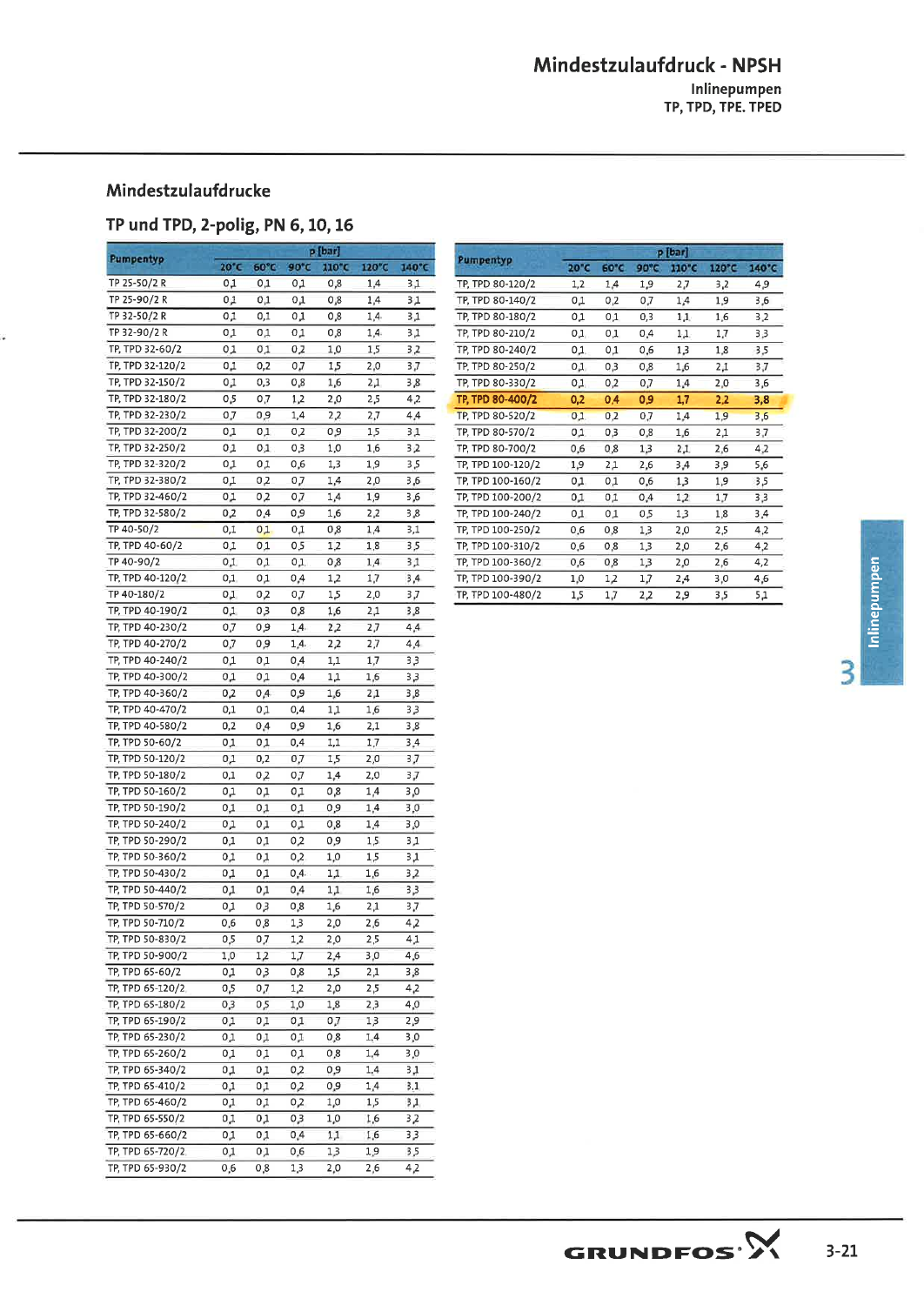GRUNDFOS<sup>.</sup>  $3-106$ 

Inlinepumpen

TP, TPD, TPE, TPED 80-XX/2

 $-240/2$ 

 $-210/2$ 

 $-180/2$ 

 $140/2$ 

 $-120/2$ 

 $H$ 

 $[m]$ 

24

 $22$ 

20

18

16

 $14<sub>1</sub>$ 

 $12 -$ 

 $10\,$ 

 $8 -$ 

 $\boldsymbol{6}$ 



 $\mathsf{H}$ 

 $[m]$ 

70

65

60

55

50

45

40

35

30

25

20

 $-700/2$ 

 $-570/2$ 

 $-520/2$ 

 $-400/2$ 

 $-330/2$ 

 $-250/2$ 

**TP, TPE 80** 

50 Hz

**TP, TPE 80** 

50 Hz

Hinweis: Alle Kennlinien gelten für Einzelpumpen. Weitere Informationen hierzu finden Sie auf Seite 3-86.

TM0287500904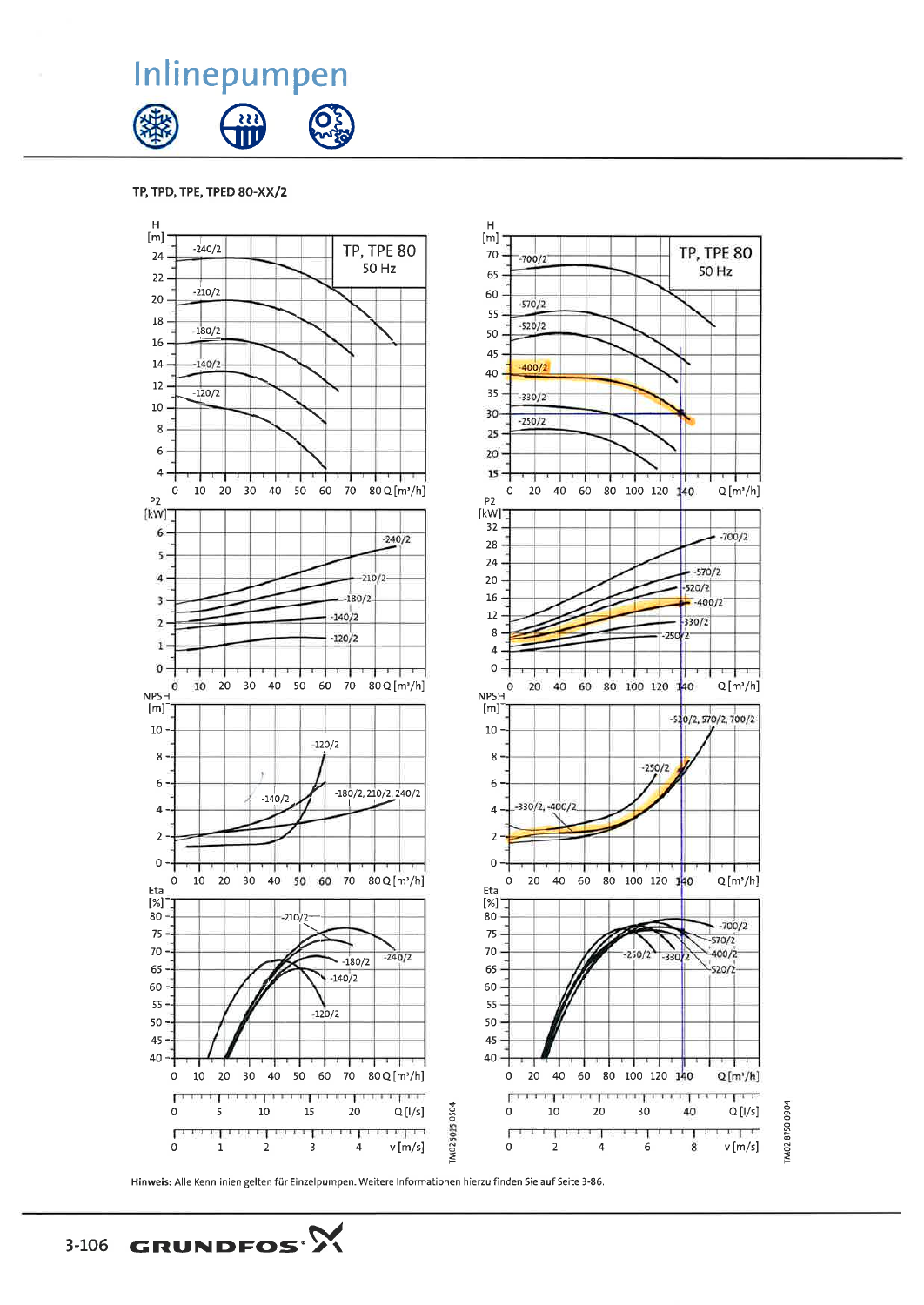Kühlwasserbedarf

| <b>Gruppe</b>                                   | <b>Teil</b>                    | <b>Wasserbedarf Anschluss</b><br>$m^3/h$ | Zoll | Mo | Di       | Mi           | <b>Do</b>      | Fr. | Sa | So |                         |
|-------------------------------------------------|--------------------------------|------------------------------------------|------|----|----------|--------------|----------------|-----|----|----|-------------------------|
|                                                 |                                |                                          |      |    |          |              |                |     |    |    | <b>Bemerkung</b>        |
| <b>GS</b>                                       | Kondensator 3.0                | 21,0                                     |      |    |          |              |                |     |    |    |                         |
|                                                 | Kondensator 2.7                | 1,8                                      |      |    |          |              |                |     |    |    |                         |
|                                                 | Kondensator 3.20               | 0,6                                      |      |    |          |              |                |     |    |    |                         |
|                                                 | Kondensator 3.14               | 0,6                                      |      |    |          |              |                |     |    |    |                         |
|                                                 | Leckluftpumpe 3.19             | 0,1                                      |      |    |          |              |                |     |    |    |                         |
|                                                 | Vakuumpumpe BA 501             | 0, 1                                     |      |    |          |              |                |     |    |    |                         |
|                                                 | Vakuumpumpe BA 300             | 0, 1                                     |      |    |          |              |                |     |    |    |                         |
|                                                 | Kondensator 12 m <sup>2</sup>  | 14,4                                     |      |    |          |              |                |     |    |    |                         |
|                                                 | Kondensator 6 m <sup>2</sup>   | 7,2                                      |      |    |          |              |                |     |    |    |                         |
|                                                 | Kondensator 0,5 m <sup>2</sup> | 0,6                                      |      |    |          |              |                |     |    |    |                         |
| $\overline{\mathsf{SD}}$                        | Kondensator 3.1                | 18,0                                     | 2,5" |    |          |              |                |     |    |    |                         |
|                                                 | Vakuumpumpstand 4.0            | 17,0                                     | 2"   |    |          |              |                |     |    |    |                         |
|                                                 | Vakuumpumpe BA 45              | 0,1                                      |      | B  | B        | <sub>B</sub> | B              | B   |    |    |                         |
|                                                 | Vakuumpumpe BA 300             | 0, 1                                     |      | B  | B        | <b>B</b>     | B              | B   |    |    |                         |
| ÖA1                                             | Kondensator 3 m <sup>2</sup>   | 3,6                                      |      | B  | B.       | <sub>B</sub> | B              | B   |    |    |                         |
|                                                 | Kondensator 0,5 m <sup>2</sup> | 0,6                                      |      | B  | B.       | <b>B</b>     | B              | B   |    |    |                         |
|                                                 | Kondensator 0,5 m <sup>2</sup> | 0,6                                      |      | B  | <b>B</b> | B            | B              | B   |    |    |                         |
|                                                 | Vakuumpumpe BA 300             | 0,1                                      |      |    |          |              |                |     |    |    | jeden Tag 3 x ca. 2,5 h |
| trocken-<br>schrank<br>Spulen-                  | Kondensator 12 m <sup>2</sup>  | 14,4                                     |      |    |          |              |                |     |    |    | jeden Tag 3 x ca. 2,5 h |
|                                                 | Kondensator 6 m <sup>2</sup>   | 7,2                                      |      |    |          |              |                |     |    |    | jeden Tag 3 x ca. 2,5 h |
|                                                 | Kondensator 0,5 m <sup>2</sup> | 0,6                                      |      |    |          |              |                |     |    |    | jeden Tag 3 x ca. 2,5 h |
|                                                 | 2 x Vakuumpumpe BA091          | 0,2                                      |      | B  | B        | B            | B              | B   |    |    |                         |
| Vakuu<br>$\overline{\mathsf{S}}$<br>$\pmb{\Xi}$ | WT-Ölpumpe                     | 0,1                                      |      | B  | <b>B</b> | B.           | B              | B   |    |    |                         |
|                                                 | 4 x Kondensator 0,5 $m^2$      | 2,4                                      |      | B  | B.       | <sub>B</sub> | $\overline{B}$ | B   |    |    |                         |
| 5.5                                             | Pumpe KA056                    | 0,1                                      |      | B  | B        | B            | B              | B   |    |    |                         |
|                                                 | Kondensator 0,2 m <sup>2</sup> | 0,3                                      |      | B  | B        | B            | B              | B   |    |    |                         |

111,9



| Gesamt 89,7 89,7 71,1 89,7 89,7 40,7 40,7 |  |  |  |  |
|-------------------------------------------|--|--|--|--|
| Immer 81,6 81,6 63 81,6 81,6 40,7 40,7    |  |  |  |  |
|                                           |  |  |  |  |

 $\sim$